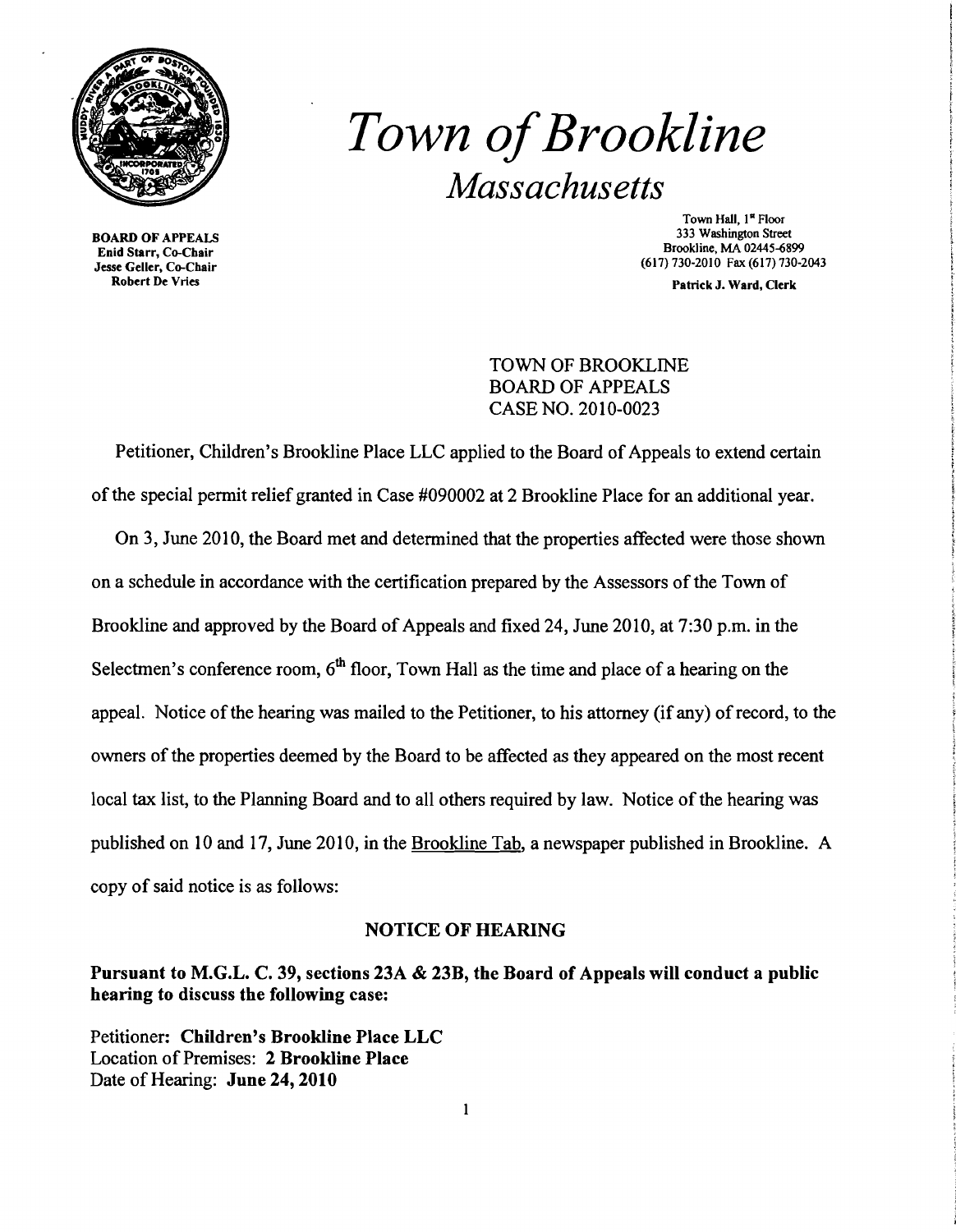Time of Hearing: 7:30p.m. Place of Hearing: Selectmen's Hearing Room, 6<sup>th</sup> floor

A public hearing will be held on a request for a one year time extension of the following special permits granted in Board of Appeals decision, Case #090002 (6/25/09) to construct a new mixed use building at 2-4 Brookline Place: Sec. 5.09 Design Review; Sec. 5.31.1&2 Exceptions to Maximum Height Regulations; Sec. 5.43 Exceptions to Yard and Setback Regulations; Sec. 5.44.4 Accessory Underground Structures; Sec. 6.06.4 Off-Street Loading Regulations; and Sec. 7.00.1.b Signs in All Districts

ofthe Zoning By-Law to construct an eight story mixed five levels of below grade parking per plans at 2 Brookline Place Brookline

Said Premise located in a GMR-2.0 (General Business and Medical Research) district.

*Hearings, once opened, may be continued by the Chair to a date and time certain. No further notice will be mailed to abutters or advertised in the TAB. Questions regarding whether a hearing has been continued, or the date and time ofany hearing may be directed to the Zoning ;4dministrator at* 617-734-2134 *or check meeting calendar at:http://calendars.town.brookline.ma.usIMasterTownCalandarl?Form1D=*158. •

The Town of Brookline does not discriminate on the basis of disability in admission to, access to, *or operations ofits programs, services or activities. Individuals who need auxiliary aids for*  effective communication in programs and services of the Town of Brookline are invited to make *their needs known to the* ADA *Coordinator, Stephen Bressler, Town ofBrookline,* 11 *Pierce Street, Brookline, MA 02445. Telephone:* (617) *730-2330; TDD* (617) *730-2327.* 

## Enid Starr Jesse Geller Robert De Vries

At the time and place specified in the notice, this Board held a public hearing. Present at the hearing was Chairman, Jesse Geller and Board Members, Jonathan Book and Christopher Hussey. In response to the Chairman's inquiry, the legal counsel for the Petitioner waived reading of the legal notice. The Chairman then outlined the order to be followed in the proceeding. Petitioner's proposal was presented by its attorney, Marilyn L. Sticklor of Goulston & Storrs, PC, 400 Atlantic Avenue, Boston, Massachusetts 02110.

Ms. Sticklor indicated that relief was granted for this new officelretail building under the zoning amendment passed by Spring Town Meeting, 2004, which created Section 5.06.4, a new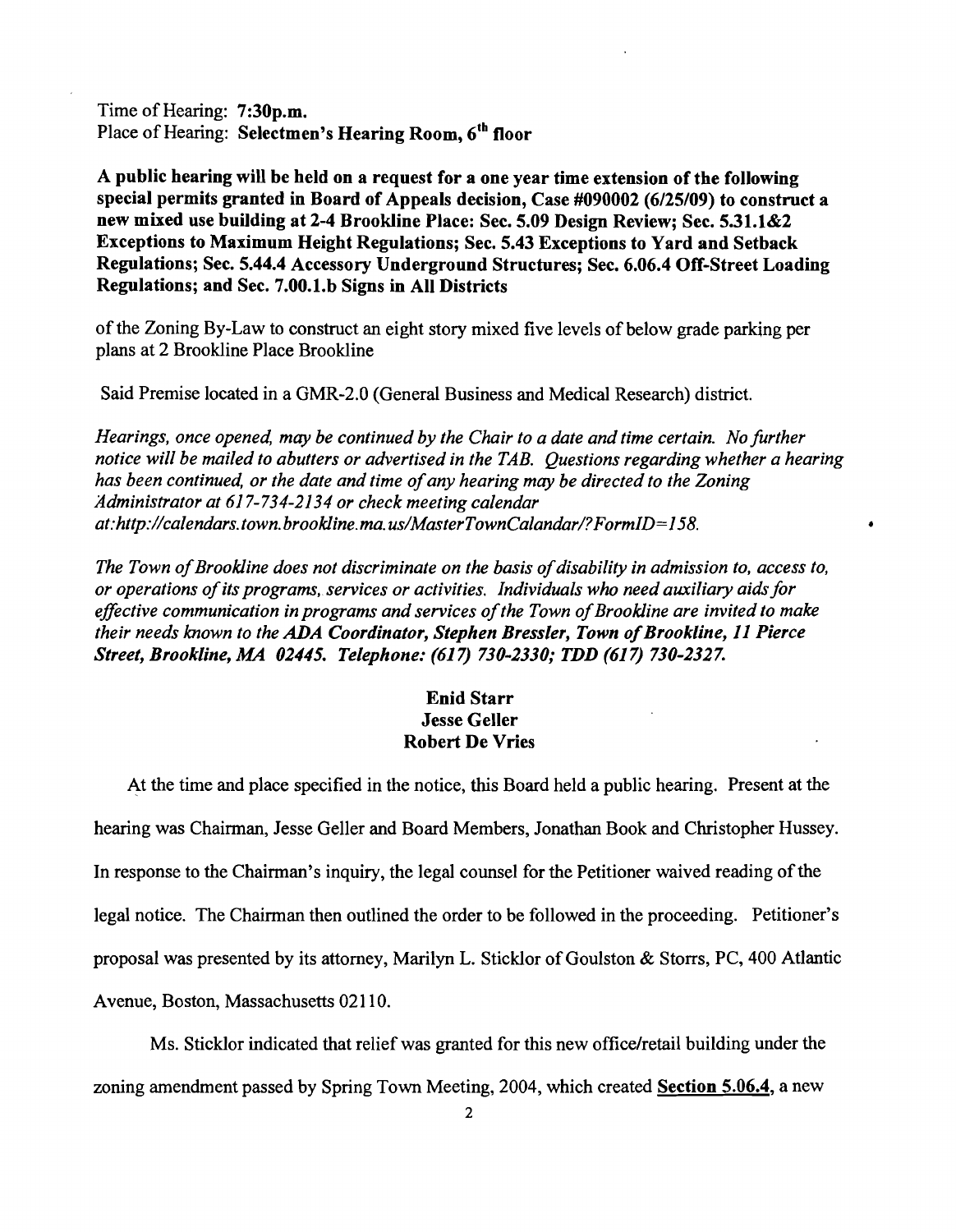special district, called General Business and Medical Research (GMR). One of the provisions of this new section (d.3) allows a two year period for obtaining a building permit for special permits granted under **Section 5.06.4**. However, in the Board of Appeals' decision special permit relief was also granted under other sections of the zoning by-law. In order to preserve these special permits, the applicant is requesting a one year time extension ofthe special permits issued under other sections of the zoning by-law to run concurrently with the time allowed for the special permits issued under Section 5.06.4. They include Sec. 5.09 Design Review; Sec. 5.31.1 & 2 Exceptions to Maximum Height Regulations, Sec. 5.43 Exceptions to Yard and Setback Regulations; Sec. 5.44.4 Accessory Underground Structures; Sec. 6.06.4 Off-Street Loading Regulations; and Sec. 7.00.1.b Signs in All Districts.

The Chairman asked whether anyone wished to speak in opposition to the extension of time. Arlene Mattison of 209 Pond Avenue stated that the extension request provided an opportunity to revisit the sufficiency of the public benefits and mitigation provided by the petitioner in the original decision. Reference was made to the pending Muddy River project and recommended mitigation.

Courtney Synowiec, Planner, presented the comments ofthe Planning Board as contained in its report dated 10, June 2010, which is set out below.

#### PLANNING BOARD COMMENTS

The Planning Board supports the granting of this requested one year time extension for the special permits which are not part of Section 5.06.4.d. The Board believes that the intent was for all the special permits required for a building authorized under Section 5.06.4.d to be active for the same two year period as those granted under the special districts section. Given the difficulty of securing financing and finding tenants in the current economy, it is only reasonable to allow this request.

Therefore, the Planning Board recommends approval of a one year time extension for the following special permits: Sec. 5.09 Design Review; Sec. 5.31.1 & 2 Exceptions to Maximum Height Regulations, Sec. 5.43 Exceptions to Yard and Setback Regulations; Sec. 5.44.4 Accessory Underground Structures; Sec. 6.06.4 Off-Street Loading Regulations; and Sec.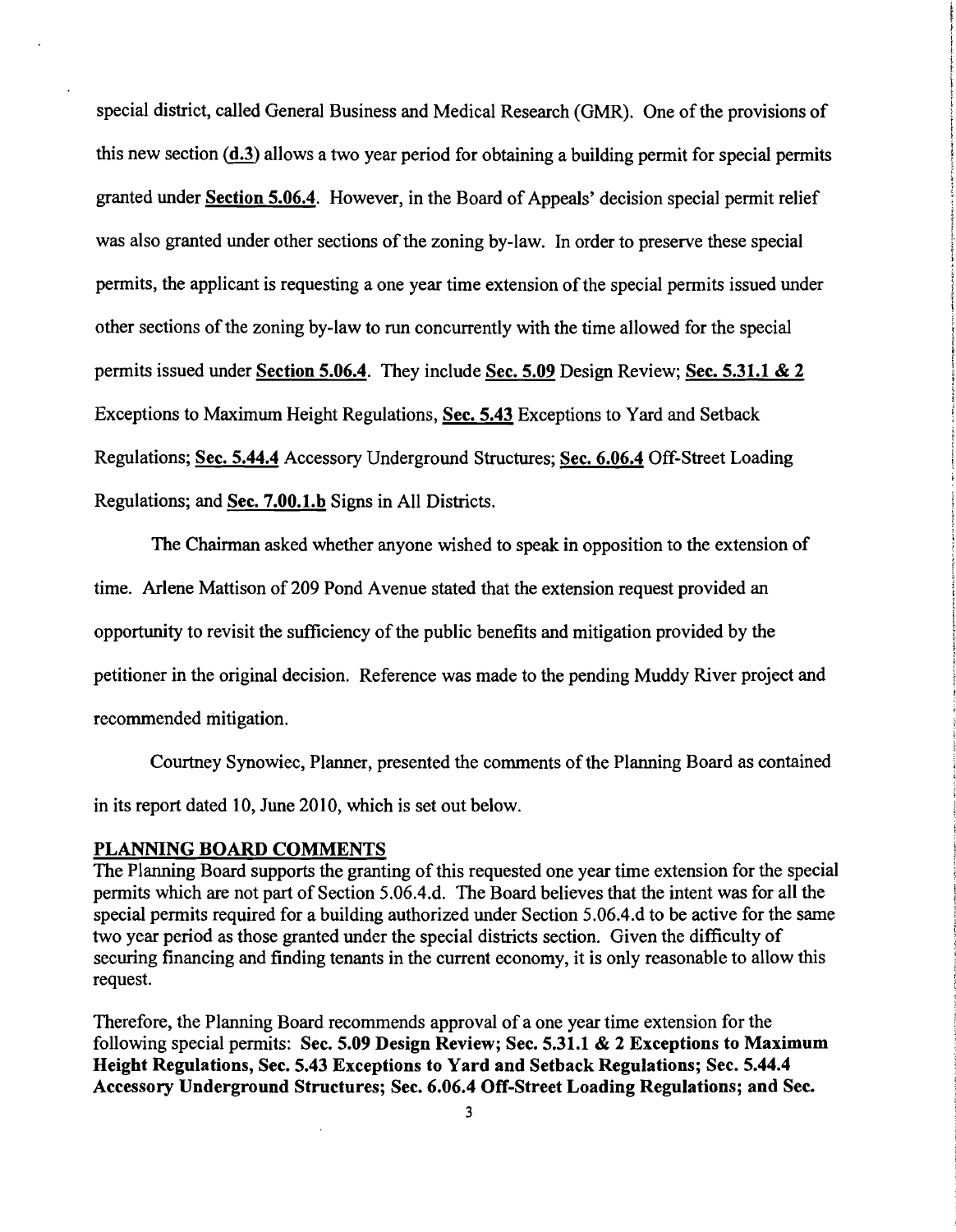7.00.1.b Signs in All Districts, subject to the same conditions as in the original Board of Appeals decision, Case #090002 (6/25/09): for the plans entitled "Children's Brookline Place, Brookline, Massachusetts, prepared by TKA Architects dated 4/10/08.

The Chairman then asked whether the Building Department had any recommendation regarding the requested extension of time. Michael Shepard, Building Commissioner commented that times are tough in this economic environment throughout the building industry and that it made sense that all the zoning relief run concurrently with the special permit under Section 5.06.4(d) which had a two (2) year period. He said that the Building Department enthusiastically supports the requested time extension.

The Board Members unanimously agreed that it was appropriate to extend the relief granted in Board of Appeals case #090002 for a period to run co-terminus with the special permit issued under Section 5.06.4.(d) of the Zoning By-Law (nothing herein being an extension of the special pennit under said Section 5.06.4(d) not to exceed one year subject to the original conditions as follows:

- 1. Uses in this building are limited to retail, general office and medical office as such terms are used in Section 5.06.4.d.2 and accessory uses. The Planning and Community Development Director (or his designee) shall initially be notified of arid approve any significant modifications to the allocation of uses. If the proposed changes in use proportions increase the parking required for the building under Brookline Zoning By-Law by more than 15%, the Director of Transportation/Engineering and the Planning and Community Development Director (or his designee) shall review and approve such changes and may require a revision of the TDM plan in view of the changes in transportation demand brought about by any changes in use proportions. However, in no event shall more than 586 parking spaces be provided without modification of the permit by the Board of Appeals.
- 2. Prior to the issuance of a demolition permit, the Applicant shall designate a person or organization to serve as its community coordinator. That person or organization shall work with the Director of Planning & Community Development (or his designee) to assist existing retail tenants in identifying potential new locations within the Town of Brookline.
- 3. Prior to the issuance of a demolition pennit, a final construction management plan, including identification of any specimen trees that will be dug and relocated offsite with the permission of the Tree Warden, parking locations for construction vehicles, hours of construction and materials delivery, noise mitigation, staging areas, security fencing, •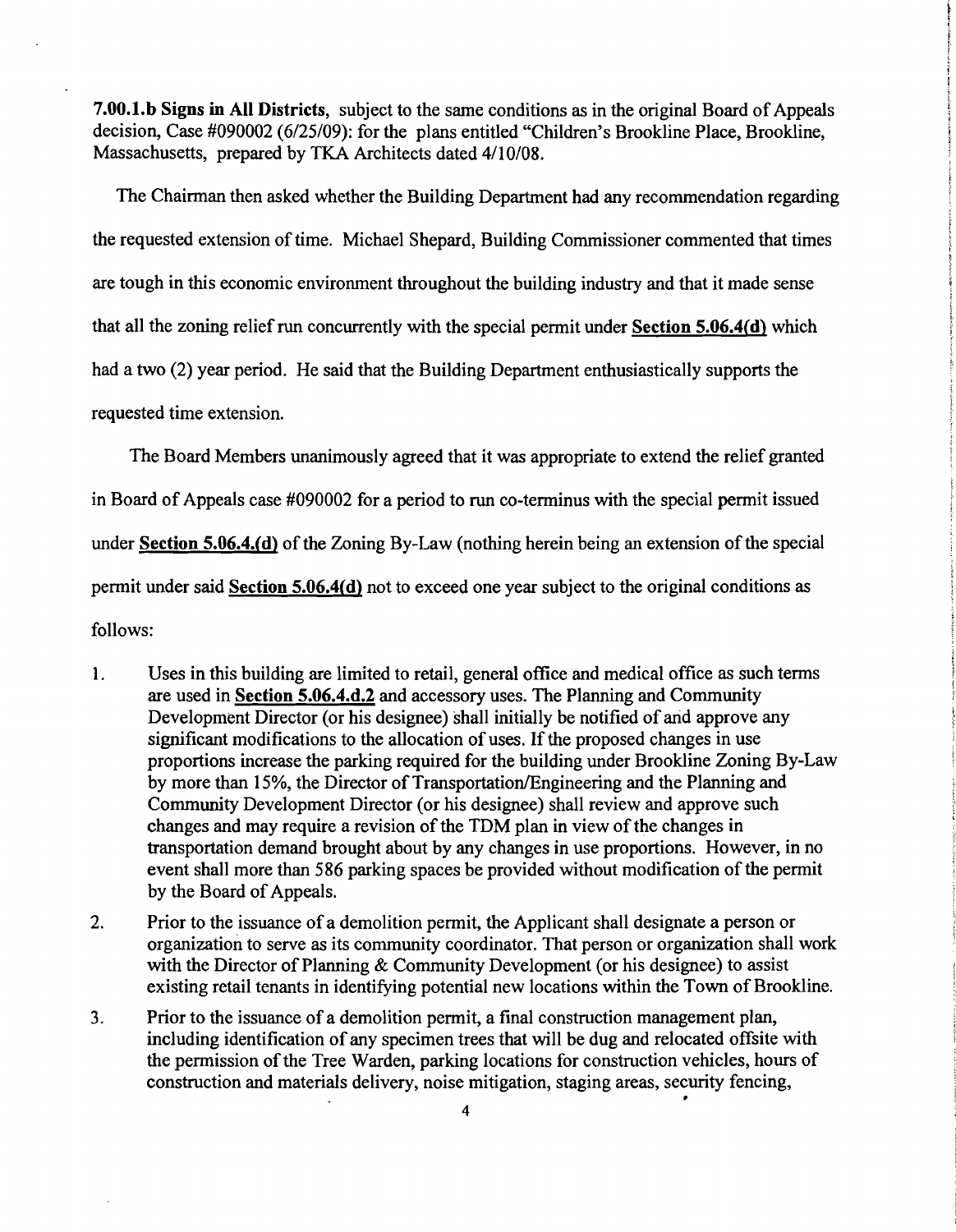pedestrian pathways, location of portable toilets, rodent control, erosion and sediment control, airborne particle control, air quality and other environmental monitoring, emergency contact information, and the name and contact information for a community coordinator provided by the Project proponent shall be submitted for review and approval by the Director of Transportation/Engineering, after input from the Health Director and Conservation Agent/Tree Warden. The construction management plan shall also include the manner of treatment of trees to be preserved or to be removed within the public way abutting the site. A copy of the approved plan shall be submitted in paper and electronic form to the Planning & Community Development Department such that it can be posted on the Planning & Community Development Department's website.

- 4. Prior to the issuance of a building permit, final elevations for the building, indicating façade design, colors, materials, windows, rooftop details, penthouse configuration and screening, signage, and placement of all mechanical, electrical and plumbing systems and components shall be submitted for review and approval of the Planning Board. An on-site mock-up shall be submitted for the review and approval of the Planning Board after the building permit is issued but before the materials are ordered.
- 5. Prior to the issuance of a building permit, floor plans indicating anticipated uses to the extent known shall be submitted for the review and approval of the Planning  $\&$ Community Development Director (or his designee).
- 6. Prior to the issuance of a building permit, final site and landscaping plans, including plant types and sizes; fencing; exterior lighting; location of utilities and bicycle parking facilities, hardscape materials and furniture shall be submitted for the review and approval of the Planning & Community Development Director (or his designee). Landscaping plans for a portion of the adjacent lot at One Brookline Place shall also be submitted for review and approval of the Planning & Community Development Director (or his designee) with the recognition that these plans and landscaping not included within the site may be modified by the owner of One Brookline Place in the future in any manner permitted under the Zoning By-Law.
- 7. Prior to the issuance of a building permit, a drainage plan shall be submitted for review and approval of the Director of Traffic/Engineering.  $\ddot{\phantom{a}}$
- 8. At the completion of the perimeter foundation walls, an as-built foundation plan certified by a registered professional engineer or surveyor to be in accordance with the approved site plan shall be submitted for review and approval by the Building Commissioner. If the as-built foundation is found to be non-compliant with the approved site plan, the Building Commissioner shall stop above-grade construction activities until such time the foundation is brought into compliance with the approved site plan.
- 9. Up to two temporary construction and/or development sign(s), each no greater than 50 square feet, may be erected on site during the construction and initial leasing period, with the design subject to the review and approval of the Director of Planning  $&$  Community Development (or his designee), who shall also have the authority to determine that the initial leasing period has ended when 80% of the building is occupied.
- 10. Prior to the issuance of a building permit, the Applicant shall submit to the Building Commissioner for review and approval for conformance to the Board of Appeals decision: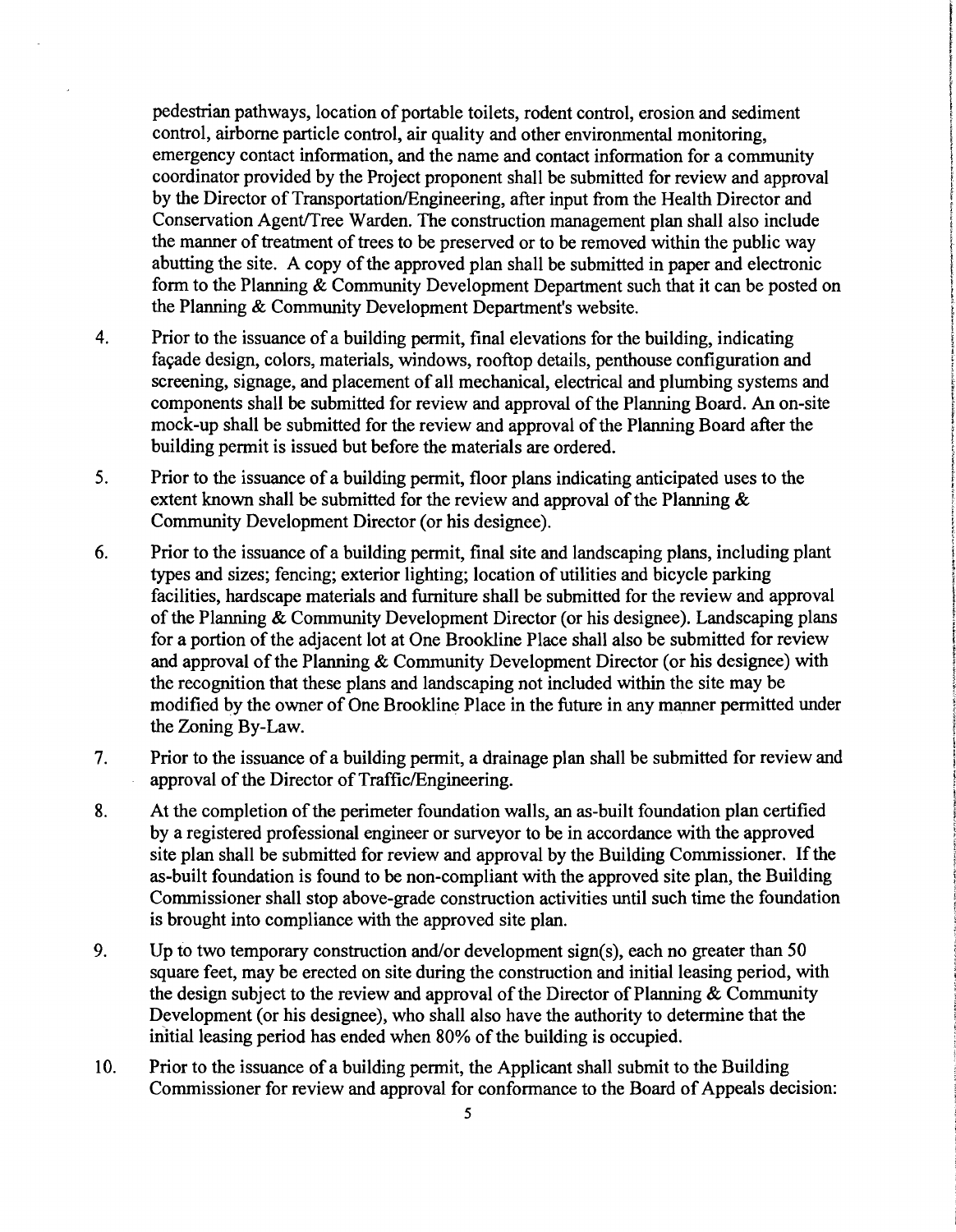1) a final site plan, stamped and signed by a registered engineer or land surveyor, including fencing, grading, and location of utilities; 2) final building elevations including exterior signage generally as indicated on the application plans, stamped and signed by a registered architect; 3) final floor plans, stamped and signed by a registered architect; 4) evidence that the Board of Appeals decision has been recorded at the Registry of Deeds.

- 11. Prior to the issuance of a building permit, the Applicant shall provide evidence to the satisfaction of the Building Commissioner and Director of Planning & Community Development that the building is a LEED certifiable Silver Building or higher rating via the provision of a LEED scoring sheet. The construction of the building consistent with these plans shall be confirmed prior to the issuance of a Certificate of Occupancy for the main building lobby.
- 12. The garage may be constructed as shown on the plans. However, no more than 586 parking spaces shall be available for vehicular use in the garage. No increase of the number of parking spaces to be used above 586 parking spaces shall be allowed unless the Board of Appeals amends this Decision after determination at a public hearing that such an increase is warranted and will not substantially increase the traffic impact.
- 13. A minimum of twenty-five percent of parking spaces available for use shall be offered to residents for overnight parking at market-competitive rates. These spaces shall be available at a minimum from 8 p.m. to 8:30 a.m. week days and all day Saturdays and Sundays. If the Applicant chooses to provide more parking spaces for overnight use, these minimum hours of availability shall not apply to these additional spaces. Additionally, if the Applicant wishes to provide parking on weekends and holidays and during weekdays after 6 p.m. and before 1 a.m. for users of area businesses, such as restaurants, this shall be allowed subject to the review and approval of the Director of Transportation/Engineering.
- 14. No satellite parking shall be allowed, except as indicated in condition #13 above. Satellite parking is defined as parking used by persons working a majority of their time at another location(s), who are not visiting the building.
- 15. No less than thirty (30) days prior to the anticipated date of issuance of the building permit for the main building lobby, a Transportation Demand Management (TDM) plan shall be reviewed and approved by the Director of Transportation/Engineering and the Planning & Community Development Director (or his designee) and, no less than 30 days prior to the anticipated date of issuance of the Certificate of Occupancy for the main building lobby, shall be implemented. The TDM shall:
	- a. Include a parking garage lay-out plan showing no more than 586 parking spaces available for use and companion table showing locations, numbers, and users of different types of parking spaces, including, but not limited to: compact, full car, handicap, drop-off, van, car-sharing services such as Zip-Car and employee, visitor, resident overnight, loading and ambulance spaces.
	- b. Include a requirement for employee vehicle identification parking stickers or tags.
	- c. Outline parking rates for employees, visitors, and residential overnight parkers.
	- d. Indicate how and where information will be provided and displayed (including the lobby) on all public and other transit options to 2 Brookline Place, with an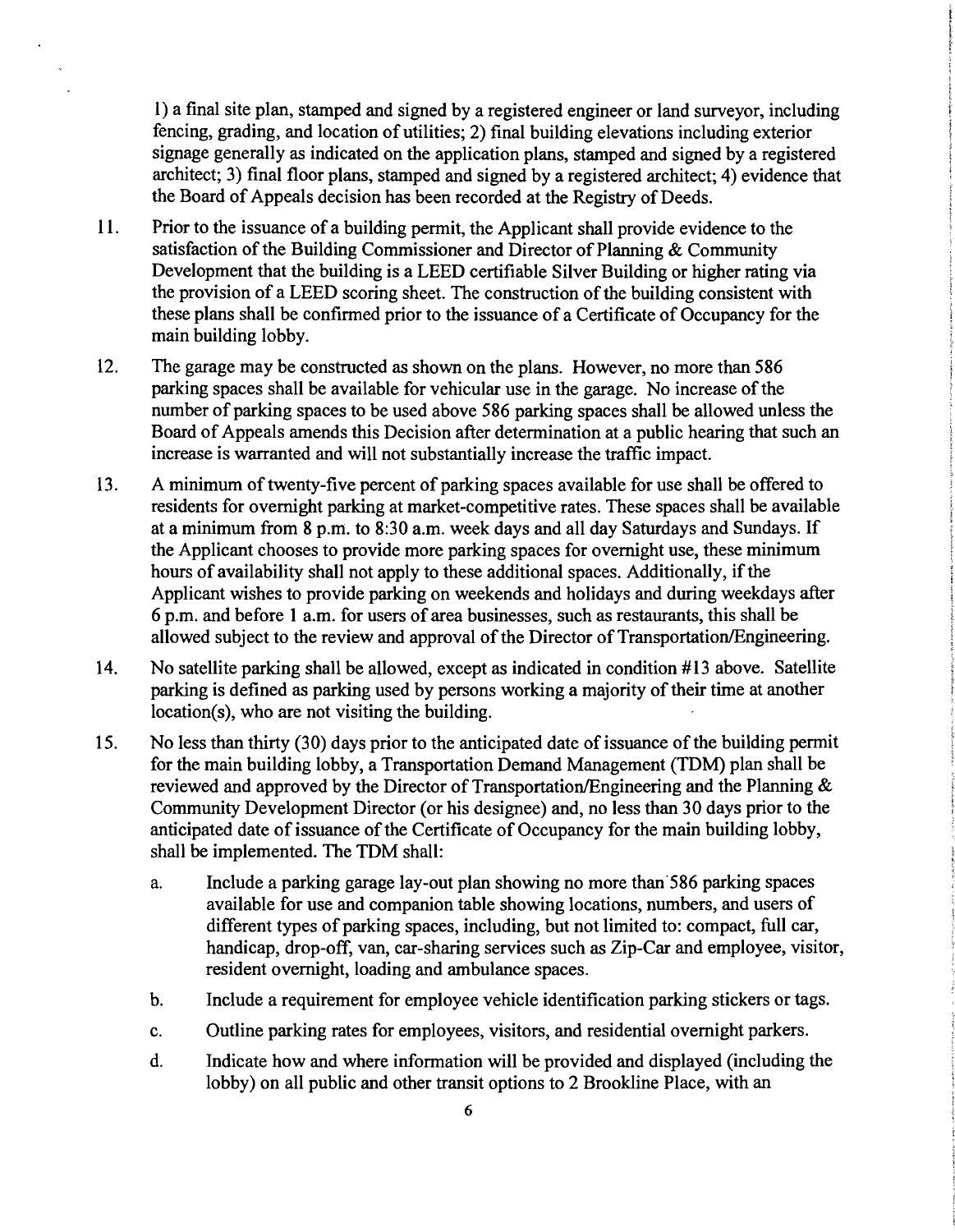explanation of which services are for employees only, which are open to the public in general, and the percentage of employees using different modes of transit.

- e. Provide a 50% public transit employee annual subsidy program and sale of MBTA transit passes on-site.
- f. Provide shuttle service, at a minimum, to locations in the Longwood Medical Area so long as the building is operated by Children's Hospital Boston, any affiliate of Children's Hospital Boston, or any other member or participant in the Longwood Medical Area.
- g. Provide other transit programs, such as MASCO's "Three for Free" (try public transit for three months for free), a "Guaranteed Ride Home" for employees who use alternative transportation modes. The Applicant will use best reasonable commercial efforts to include access to satellite parking facilities either currently operated by MASCO or to be established by MASCO.
- h. Provide an employee tax benefit program through the Federal Transit Administration allowing employers to receive a tax deduction for providing transit subsidies and allowing employees to use pre-tax income to pay for transit expenses.
- i. Provide for and maintain adequate bicycle parking facilities equivalent to not less than  $10\%$  of the parking spaces available for use (viz. not less than 59 bicycle parking facilities as long as not more than 586 parking spaces are available for use), sheltered from the weather, and shower facilities for all employees who may choose to bicycle to work.
- j. Provide other tools as appropriate to reduce single-occupant vehicle travel to and from the site.
- k. Encourage staggered work hours for employees of the building.
- 16. No less than 30 days prior to the anticipated date of issuance of the Certificate of Occupancy for the main building lobby, the Applicant shall designate a traffic and parking coordinator to work with the Director of Transportation/Engineering and the Planning  $\&$ Community Development Director (or his designee) to ensure on-going implementation of all TDM-related efforts. The coordinator shall allow access to the parking garage by the Town for review of the TDM plan implementation, coordinate and publicize all TDMrelated efforts to building tenants, and shall coordinate with the Town to mitigate any impacts during construction of the Gateway East plan. An Annual Report shall be provided by the Applicant's traffic and parking coordinator, subject to the review and approval of the Director of Engineering/Transportation and the Planning  $&$  Community Development Director (or his designee) by July 1st of every year for five years, and thereafter at the discretion of the Transportation Director and Planning & Community Development Director (or his designee). The annual report shall include updated information on all of the items in the approved TDM plan (see condition  $#15$  above), traffic counts and analysis of traffic operations and queuing on affected intersections, if requested by the Town, and recommendations for improving the TDM plan and other mitigating measures. If deemed necessary by the Town, the Applicant shall provide funding not to exceed \$5,000 every two years to fund Town review of the TDM plan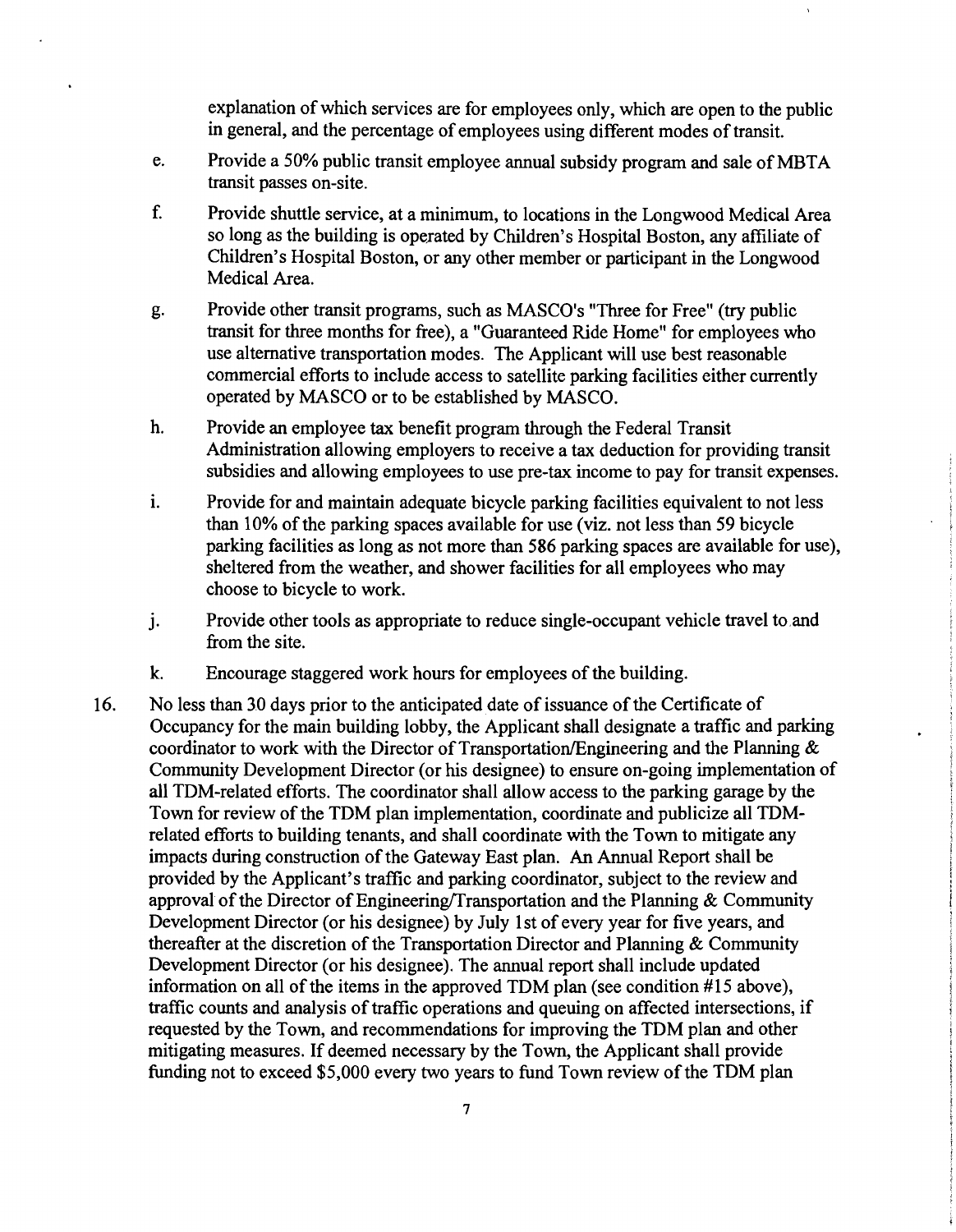implementation. Any successors in interest shall also be required to provide this reporting to the Town.

- 17. Prior to the issuance of the Certificate of Occupancy for the main building lobby, 1% of the hard costs of constructing the proposed building and underground parking structure (exclusive of tenant fit-up) shall be spent by the Applicant, or given to the Town, for physical transportation mitigation measures and off-site streetscape improvements, such as, but not limited to, intersection improvements, lighting, street furniture and widening sidewalks, subject to the review and approval of the Planning Board or its designee. Any physical off-site improvements to be constructed by the Applicant shall be presented by the Applicant and approved by the Planning & Community Development Director (or his designee) and the Director of Transportation and Engineering. These improvements shall be used primarily for the Gateway East improvements or such improvements as prove feasible to improve circulation and the public realm in the Route Nine corridor in Brookline Village. The Applicant's obligation with respect to construction of off-site improvements shall be subject to approval by the various Town boards, commissions and department heads with jurisdiction over such off-site areas. The Applicant shall, at the discretion of the Town, complete the improvements to the extent possible or provide the funds to the Town for expenditure by the Town prior to the issuance of such Certificate of Occupancy, and the balance of funds that are unspent and uncommitted to the completion of these improvements at the time of the issuance of such Certificate of Occupancy shall be paid to the Town.
- 18. Prior to the issuance of a building permit, and in addition to the I% of hard construction costs listed above, the Applicant shall fund \$250,000 towards the signalization and timing of the intersection of Brookline Avenue and Pearl Street. These improvements should include: a new traffic signal controller and necessary signal equipment to ensure full signal coordination at the Brookline Avenue/Washington Street intersection, interconnections and wiring, and a spare conduit from this intersection to the Pearl Street/Washington intersection terminating at a  $12"x12"$  pull box.
- 19. Provided that the Brookline AvenuelPearl Street traffic light work is performed directly by the Applicant (rather than by the Town with use of funds provided by the Applicant), the Brookline Avenue/Pearl Street traffic light shall be operational prior to the issuance of the Certificate of Occupancy for the main building lobby. The Applicant's obligations under Condition #18 and this condition with respect to the Brookline Avenue/Pearl Street traffic light shall be subject to approval by the various Town boards, commissions and department heads with jurisdiction over such traffic signal.
- 20. Prior to the issuance of the Certificate of Occupancy for the garage, the Applicant shall provide signage requiring right hand tum only at the exit to the garage and other appropriate signage and pedestrian safety devices at the garage and service-vehicle entries, and maintenance of optimal sight lines at entries.
- 21. Within 60 days of the issuance of the Certificate of Occupancy for the main building lobby, weather permitting, the Applicant shall complete the restoration of Pearl Street to its prior condition. The Applicant shall also install on Pearl Street any traffic calming features, as part of the 1% fee, to improve traffic safety operations in accordance with plans agreed upon by the Director of Engineering/Transportation and the Planning  $\&$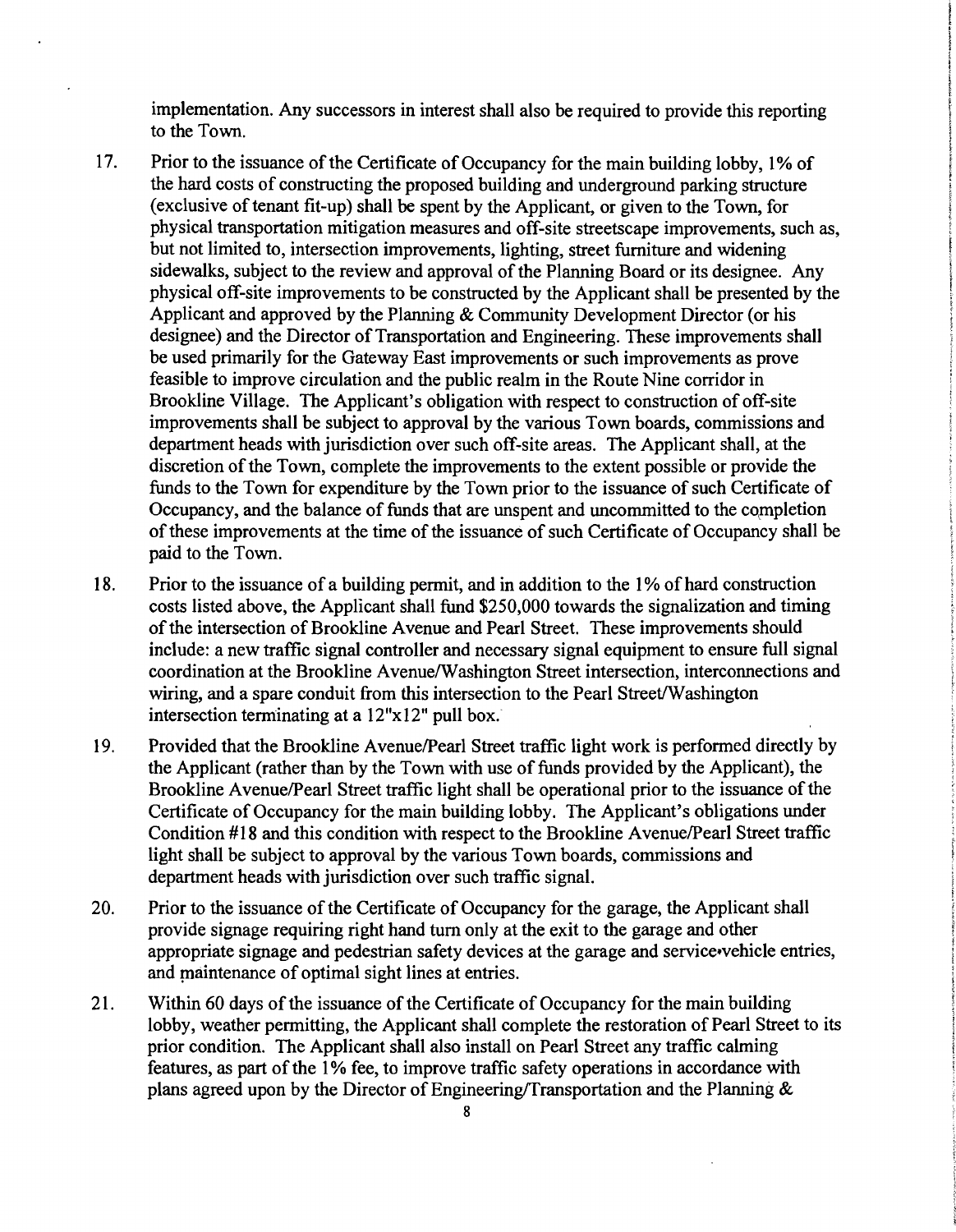Community Development Director (or his designee). The Applicant shall cooperate with the Town's efforts to coordinate bus operations on Pearl Street.

- 22. Prior to the issuance of the Certificate of Occupancy for the main building lobby, the Applicant shall establish a permanent employee program for outreach to Brookline residents substantially consistent with the Brookline Residents Permanent Employment Program attached hereto as Exhibit A.
- 23. Within 60 days of the issuance of the Certificate of Occupancy for the main building lobby, complete as-built plans certified by a registered architect as in compliance with the approved plans shall be prepared and filed with the Building Commissioner.
- 24. Prior to the issuance of Certificates of Occupancy for retail uses on the ground floor which, when considered in addition to the upper level uses, would require under Section 6.06 more than four loading facilities, a loading facility plan shall be reviewed and approved by the Director of Transportation/Engineering and the Planning  $&$  Community Development Director which will demonstrate that the usage of the loading docks for retail, office, medical office and restaurant uses is not in operation at the same time. If deemed required by the Director of Transportation/Engineering and the Planning  $&$  Community Development Director, the Applicant may be required to designate a Dock Master to schedule deliveries to the Project.

Unanimous Decision of ..D w 0 ī The Board of Appeals  $\frac{1}{\sqrt{2}}$   $\frac{1}{\sqrt{2}}$   $\frac{1}{\sqrt{2}}$   $\frac{1}{\sqrt{2}}$   $\frac{1}{\sqrt{2}}$ wg⊞  $\geq$   $\geq$   $\geq$  $Filing \nLéC = C$  June 25, 2010  $\overline{u}$  $\overline{u}$  $\overline{u}$  $\overline{u}$ ł  $\stackrel{\text{\tiny def}}{\text{\tiny def}}$ TEST: f§

<u>Gill</u>e esse Geller, Chairman

Patrick J. Ward Clerk, Board of Appeals